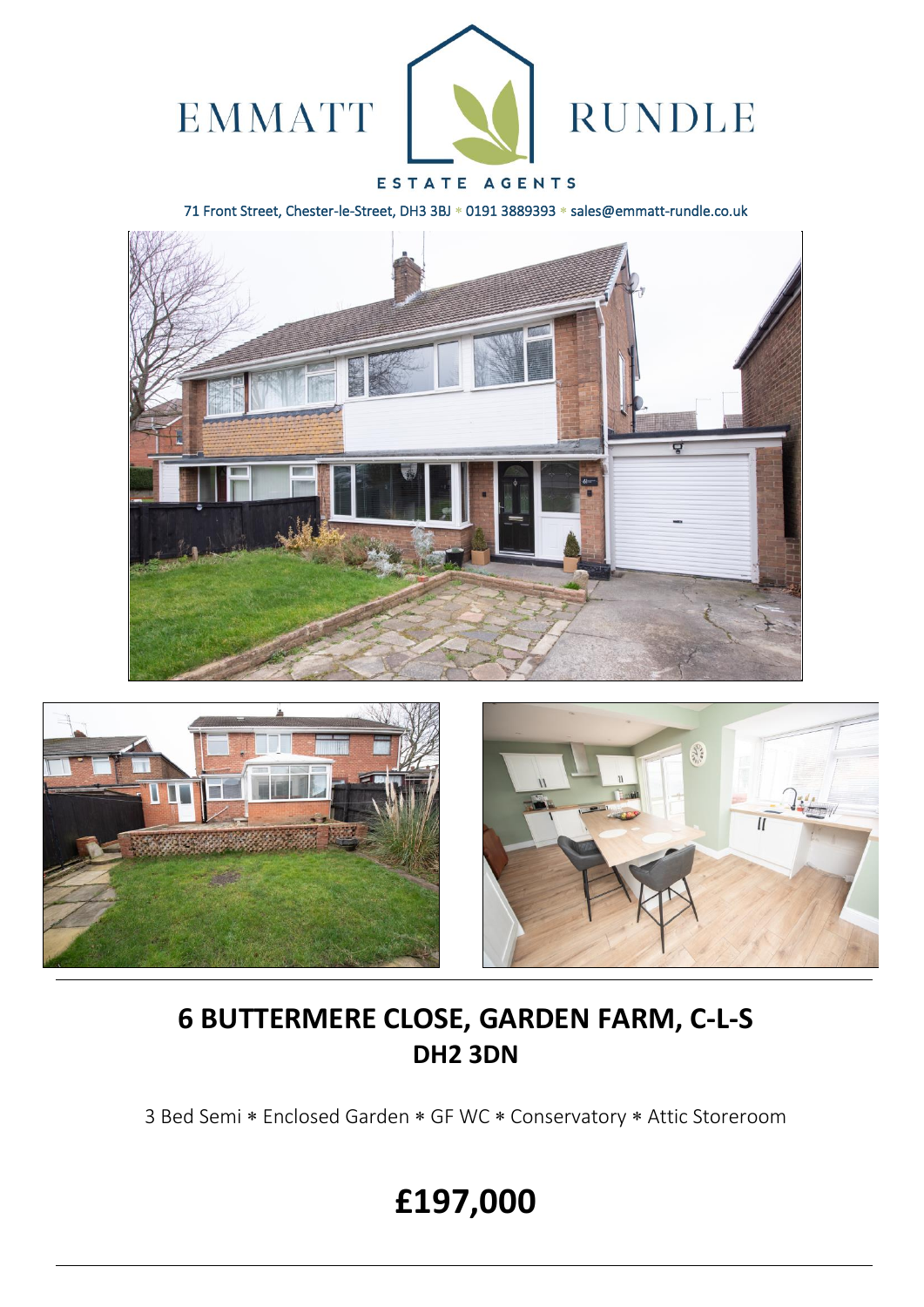#### **DESCRIPTION**

A spacious three bedroom semi-detached house situated in a small cul-de-sac on this sought-after development which has been altered, updated and improved to a very high standard by the vendors. The property offers open plan & family sized accommodation with a number of attractive features including lounge with fire nice & oak mantle, spacious kitchen/dining room with island breakfast bar, UPVC conservatory, utility room with additional WC, well-appointed bathroom with separate shower cubicle, enclosed rear garden, double driveway leading to garage, together with staircase leading to attic storeroom. There is the benefit of gas central heating via combi boiler and UPVC double glazing.

TENURE Leasehold – Benefitting from an extremely long lease of originally 999 years

#### **DIRECTIONS**

From the south end of Front Street take the fourth exit at the roundabout, at the next roundabout turn left onto West Lane, turn left at the second mini roundabout, continue past the Spar shop and take the second left turn onto Rydal Road and take the first left onto Buttermere Close.

#### GROUND FLOOR

## **ENTRANCE HALL**



Composite door, spindle staircase, understair cupboard, oak laminate flooring, radiator

#### LOUNGE

13'10" (4.22m) x 12'7" (3.84m) Fire nice, solid oak mantle, light oak laminate flooring, venetian blinds, radiator

#### KITCHEN/DINING ROOM

19'3" (5.87m) x 10'11" (3.33m) Superbly appointed, full range of wall & base units, co-ordinating worksurfaces, island breakfast bar, bay window with sink in white & mixer tap, integrated electric oven & hob, stainless steel cooker tower, light oak laminate flooring, venetian blinds, radiator, patio doors to conservatory



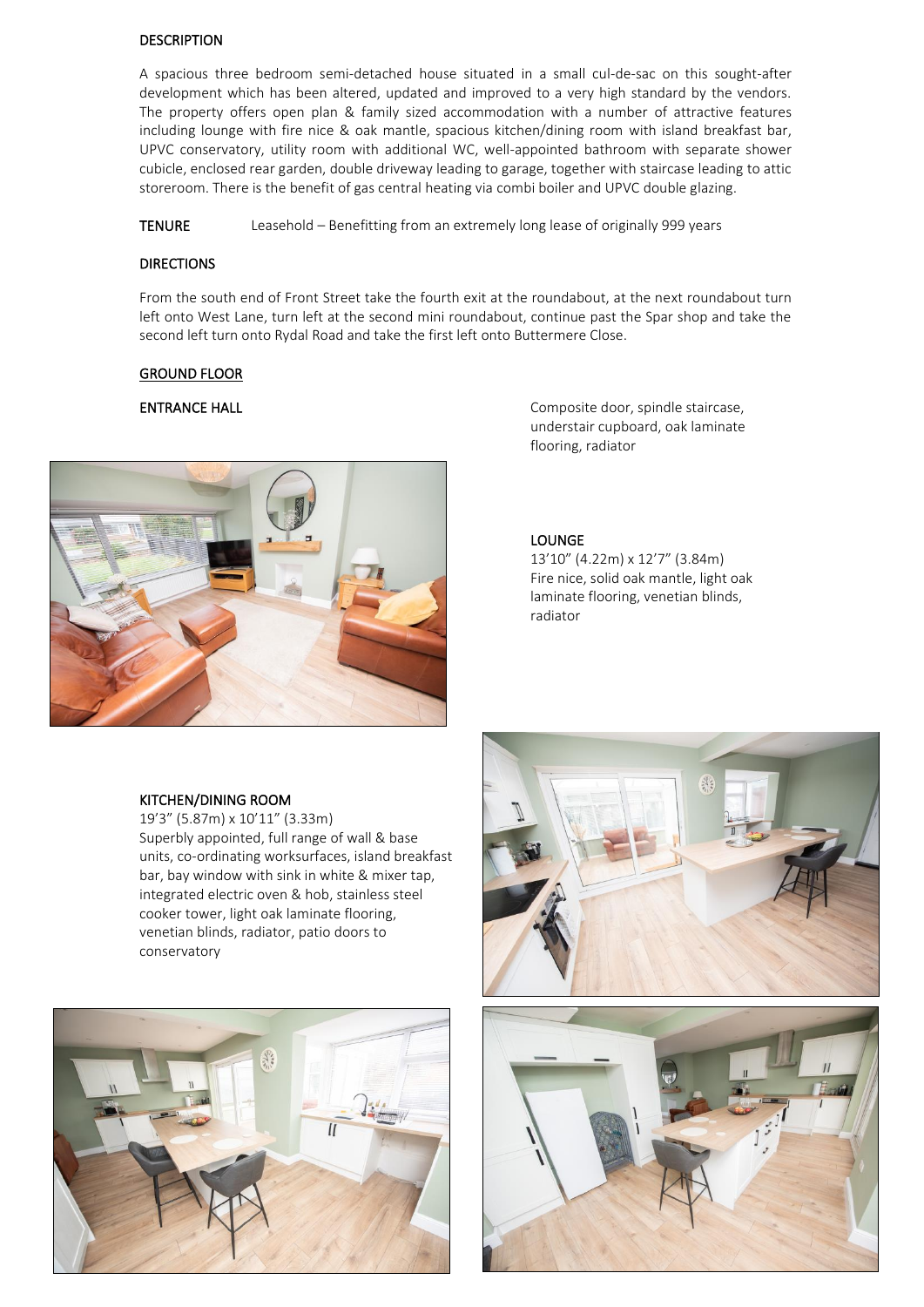

#### **CONSERVATORY**

10'7" (3.23m) x 9'2" (2.79m) Light oak laminate flooring, radiator, venetian blinds on windows, vertical blinds on French doors leading to garden

UTILITY ROOM 12'9" (3.89m) x 8'5" (2.57m) Base units, plumbed for washer, stainless steel sink unit, mixer tap, UPVC door to garden

CLOAKROOM WC





BEDROOM 2 11'3" (3.43m) x 11' (3.35m) at widest Venetian blind, radiator

BEDROOM 3 8'7" (2.62m) x 8' (2.44m) Venetian blind, radiator



FIRST FLOOR

BEDROOM 1 12'2" (3.71m) x 10'11" (3.33m) Venetian blinds, radiator